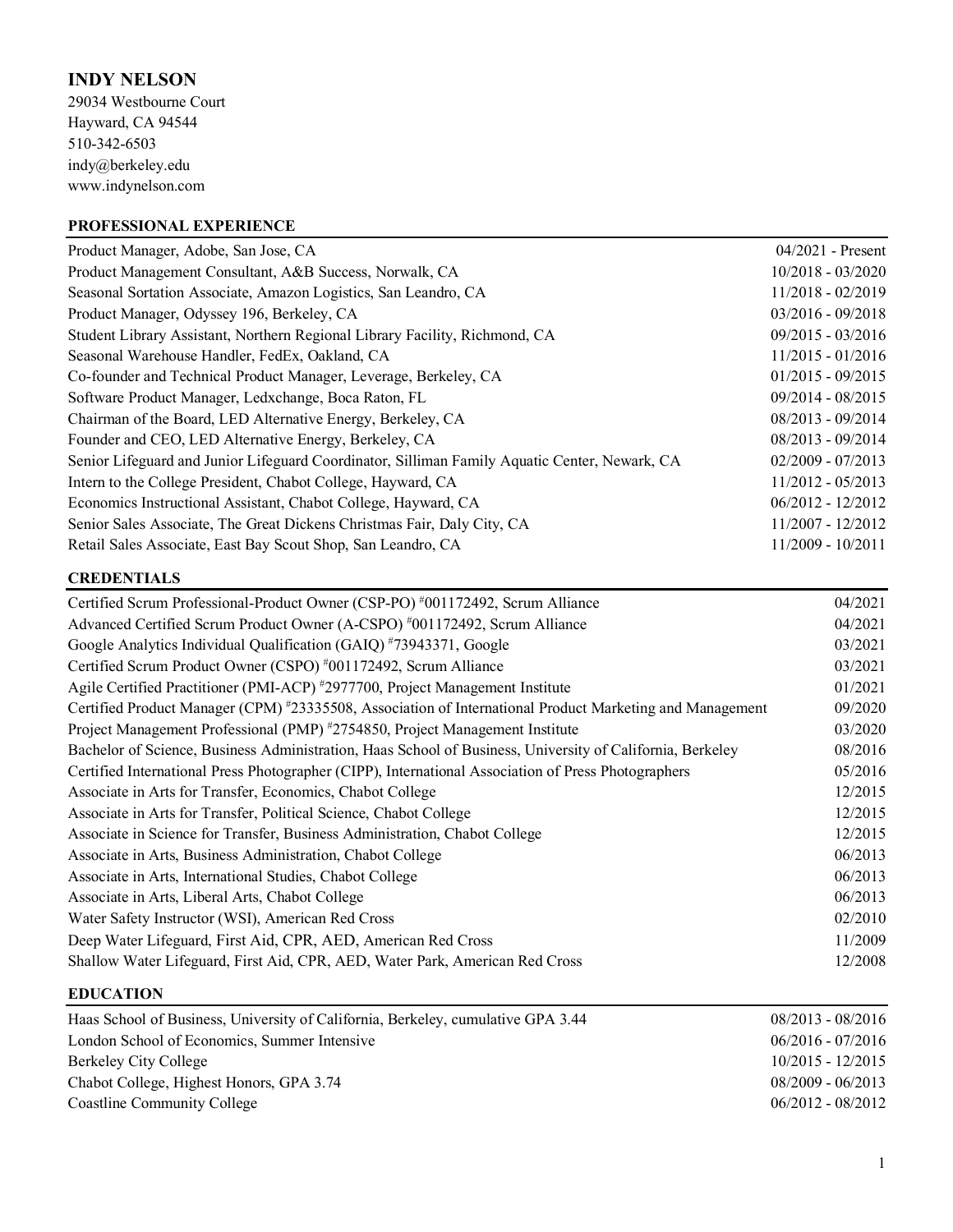### **PROFESSIONAL DEVELOPMENT**

| Certified Scrum Professional - Product Owner Training, LitheSpeed          | 04/2021             |
|----------------------------------------------------------------------------|---------------------|
| Advanced-Certified Scrum Product Owner, Agility Technology                 | 04/2021             |
| Learn SQL Course, Codecademy                                               | 03/2021             |
| Scrum as a Product Owner, Great Fish Agility                               | 03/2021             |
| Agile Practices, Technical Institute of America                            | 12/2020             |
| Optimal Product Management and Product Marketing, 280 Group                | 08/2020             |
| Project Management Professional Training, Global Project Leader            | 11/2019             |
| Going for the Gold selling, Boy Scouts of America National Supply Group    | 12/2011             |
| Water Safety Instructor, American Red Cross                                | 02/2010             |
| Deep Water Lifeguard, American Red Cross                                   | 11/2009             |
| Shallow Water Lifeguard, American Red Cross                                | 12/2008             |
| <b>LEADERSHIP</b>                                                          |                     |
| Capstone Product Mentor, Young Entrepreneurs at Haas                       | $01/2014 - 05/2016$ |
| RSO Founder, Environmental Consulting Group at Berkeley, ASUC Student Club | 09/2014 - 08/2015   |
| Vice President of Sustainability, Delta Upsilon Fraternity                 | $06/2014 - 05/2015$ |
| Gold Cohort Leader, Haas Business School Association                       | $08/2013 - 05/2015$ |
| Junior Officer, Sea Scout Ship Makai                                       | 12/2012 - 08/2013   |
| Area 3 Vice President of Communication, Western Region Venturing           | $05/2012 - 04/2013$ |
| Assistant Scoutmaster, Troop 612, Boy Scouts of America                    | 11/2011 - 12/2012   |
| National Sub-committee Chairman of Shows, Order of the Arrow               | 12/2011 - 08/2012   |
| Section W3S Chief, Order of the Arrow                                      | 09/2011 - 04/2012   |
| Junior Assistant Scoutmaster, Troop 612, Boy Scouts of America             | 08/2008 - 11/2011   |
| Section W3S Secretary, Order of the Arrow                                  | 09/2009 - 09/2011   |
| Council Executive Board, San Francisco Bay Area Council                    | $07/2010 - 06/2011$ |
| Achewon Nimat Lodge Chief, Order of the Arrow                              | $07/2010 - 06/2011$ |
| Editor-in-chief, Western Region Mustang, Order of the Arrow                | 09/2009 - 09/2011   |
| Varsity Team Captain, Team 832, Varsity Scouting                           | 03/2010 - 03/2011   |
| Patrol Leader, National Scout Jamboree Contingent, Fort A.P. Hill, VA,     | 08/2009 - 08/2010   |
| Conclave Vice-Chief of Site, Section W3S, Order of the Arrow               | 09/2008 - 09/2009   |
| Lodge Treasurer and Secretary, Achewon Nimat Lodge, Order of the Arrow     | 07/2018 - 09/2009   |

Senior Patrol Leader, Troop 876, Boy Scouts of America 03/2008 - 07/2008 Amangi Village Chief, Achewon Nimat Lodge, Order of the Arrow 05/2007 - 04/2008

Brotherhood Chairman, Achewon Nimat Lodge, Order of the Arrow 07/2018 - 09/2009

## **VOLUNTEER EXPERIENCE**

| Farm Docent, Ardenwood Historic Farm, Fremont, CA                                             | $04/2007 - 05/2013$ |
|-----------------------------------------------------------------------------------------------|---------------------|
| Campaign Volunteer, Obama for America Presidential Campaign, Hayward, CA                      | $04/2012 - 11/2012$ |
| Junior Counselor, Tenderfoot/Potawatomi camp, Hayward Area Recreation and Park District       | $06/2007 - 08/2011$ |
| Fundraiser Coordinator, Swim a Mile for Women with Cancer at Mills College                    | $10/2005 - 10/2010$ |
| Counselor in Training, Camp Wente, Boy Scouts of America                                      | $06/2009 - 07/2009$ |
| Campaign Volunteer, Obama for America Presidential Campaign                                   | $09/2008 - 11/2008$ |
| Junior Lifeguard, Silliman Family Aquatic Center, Newark, CA                                  | $11/2005 - 11/2008$ |
| Counselor in Training, Camp Royaneh, Boy Scouts of America                                    | $06/2008 - 07/2008$ |
| Order of the Arrow Troop Representative, Troop 876, Boy Scouts of America                     | $11/2007 - 06/2008$ |
| Junior Lifeguard, Hayward Plunge, Hayward, CA                                                 | $05/2006 - 05/2008$ |
| Participant, Community Emergency Response Team                                                | 11/2005 - 11/2007   |
| Volunteer, Salvation Army Thanksgiving Dinner, Centennial Hall Convention Center, Hayward, CA | $11/2003 - 11/2007$ |
| Volunteer, Candle Lighters Haunted House, Fremont, CA                                         | $10/2005 - 10/2007$ |
| Volunteer, Garin Apple Festival, Garin Regional Park, Hayward, CA                             | $09/2003 - 09/2007$ |
|                                                                                               |                     |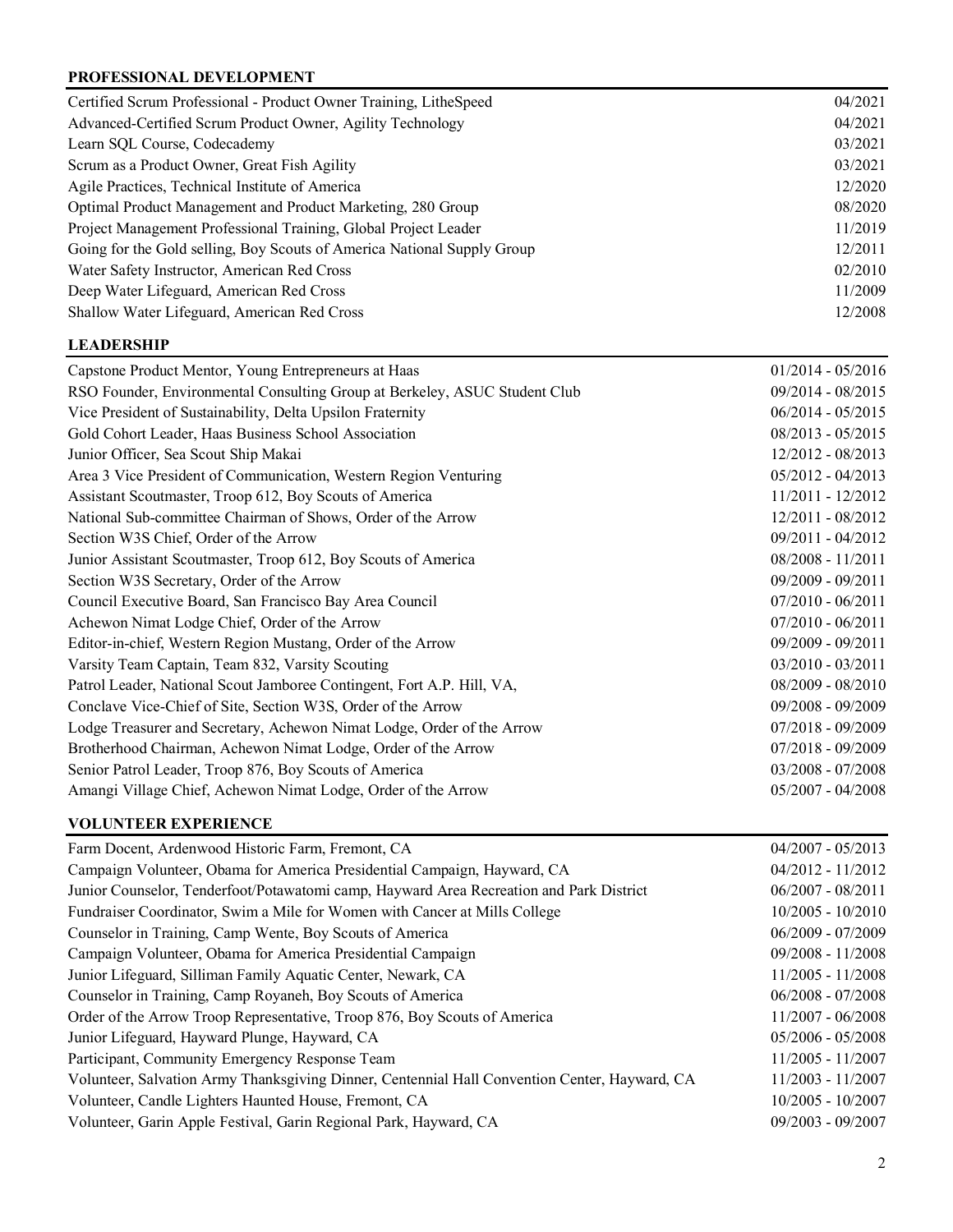| Student Friend, Hayward Public Library                                                    | $06/2006 - 08/2007$ |
|-------------------------------------------------------------------------------------------|---------------------|
| Junior Farm Volunteer, Ardenwood Historic Farm, Fremont, CA                               | $05/2001 - 04/2007$ |
| Volunteer, The Great Dickens Christmas Fair, Daly City, CA                                | 11/2004 - 12/2006   |
| Leader in Training, Camp Hedgehog, Union City, CA                                         | $06/2006 - 08/2006$ |
| Den Chief, Troop 2, Boy Scouts of America, California School for the Blind, Fremont, CA   | 03/2004 - 08/2005   |
| Den Chief, Pack 2, Cub Scouting, California School for the Blind, Fremont, CA             | $03/2004 - 08/2005$ |
| Librarian, Troop 801, Boy Scouts of America                                               | $03/2004 - 05/2005$ |
| Train Robber, Haunted Railroad, Ardenwood Historic Farm, Fremont, CA                      | 10/2002 - 10/2003   |
| <b>WORLD RECORDS</b>                                                                      |                     |
| Most airlines flown on, 194 flown airlines                                                | 08/05/2019          |
| Fastest time to visit all sovereign countries, 1 year and 174 days                        | 11/11/2017          |
| Fastest time to visit all sovereign countries (male), 1 year and 174 days                 | 11/11/2017          |
| Youngest person to travel to all sovereign countries, 24 years and 3 days                 | 11/11/2017          |
| Youngest person to travel to all sovereign countries (male), 24 years and 3 days          | 11/11/2017          |
| Fastest time to visit all African countries, 223 days                                     | 09/24/2017          |
| Youngest person to visit every country in Europe, 22 years and 323 days                   | 09/26/2016          |
| <b>MAIN ACHIEVEMENTS</b>                                                                  |                     |
| Second Place in Pitch Competition, Founder.org                                            | 03/17/2015          |
| William T. Hornaday Bronze Medal, recipient #129, National Council, Boy Scouts of America | 01/27/2015          |
| Semi-Finalist, Launch: The UC Berkeley Startup Competition                                | 04/22/2014          |
| Initiation, California Chapter of Delta Upsilon Fraternity                                | 11/22/2013          |
| William T. Hornaday Badge, Boy Scouts of America                                          | 05/24/2013          |
| Faculty Award for Excellence in Public Service, Chabot College                            | 05/07/2013          |
| BSA Speakers Bank Award, Boy Scouts of America                                            | 12/15/2012          |
| Able Rank, Sea Scout Ship Makai                                                           | 12/31/2012          |
| Long Cruise Badge, Sea Scout Ship Makai                                                   | 11/01/2012          |
| Trust Award, Venturing                                                                    | 08/12/2012          |
| God and Life Award, Venturing                                                             | 08/11/2012          |
| Quest Award, Venturing                                                                    | 07/16/2012          |
| Outstanding Achievement Shooting Sports Award, Venturing                                  | 07/06/2012          |
| Triple Crown of National High Adventure Award, Boy Scouts of America                      | 06/29/2012          |
| Order of the Arrow High Adventure Triple Crown Award                                      | 06/29/2012          |
| National Flagship Fleet, Sea Scout Ship Makai                                             | 01/01/2012          |
| Silver Eagle Palm #4, Boy Scouts of America                                               | 11/03/2011          |
| Merit Badge Program, 189th Scout to earn all 131 merit badges                             | 11/01/2011          |
| Ranger Award, Venturing                                                                   | 06/17/2011          |
| Denali Award, Varsity Scouting                                                            | 03/23/2011          |
| Vigil Honor, Order of the Arrow                                                           | 08/28/2010          |
| Open Water Diver, Professional Association of Diving Instructors                          | 04/17/2010          |
| Silver Award, Venturing                                                                   | 04/14/2010          |
| William T. Hornaday Silver Medal, recipient #97, National Council, Boy Scouts of America  | 02/08/2010          |
| Eagle Scout, Boy Scouts of America                                                        | 08/20/2008          |
| Arrowman of the Year, Achewon Nimat Lodge, Order of the Arrow                             | 12/15/2007          |
| <b>OTHER ACHIEVEMENTS</b>                                                                 |                     |

| Bronze Award in the specialty of Arts and Hobbies, Venturing      | 01/22/2012 |
|-------------------------------------------------------------------|------------|
| Bronze Award in the specialty of Religious Life, Venturing        | 01/22/2012 |
| Bronze Award in the specialty of Sports, Venturing                | 01/22/2012 |
| National Outdoor Award for Adventure Award, Boy Scouts of America | 09/24/2011 |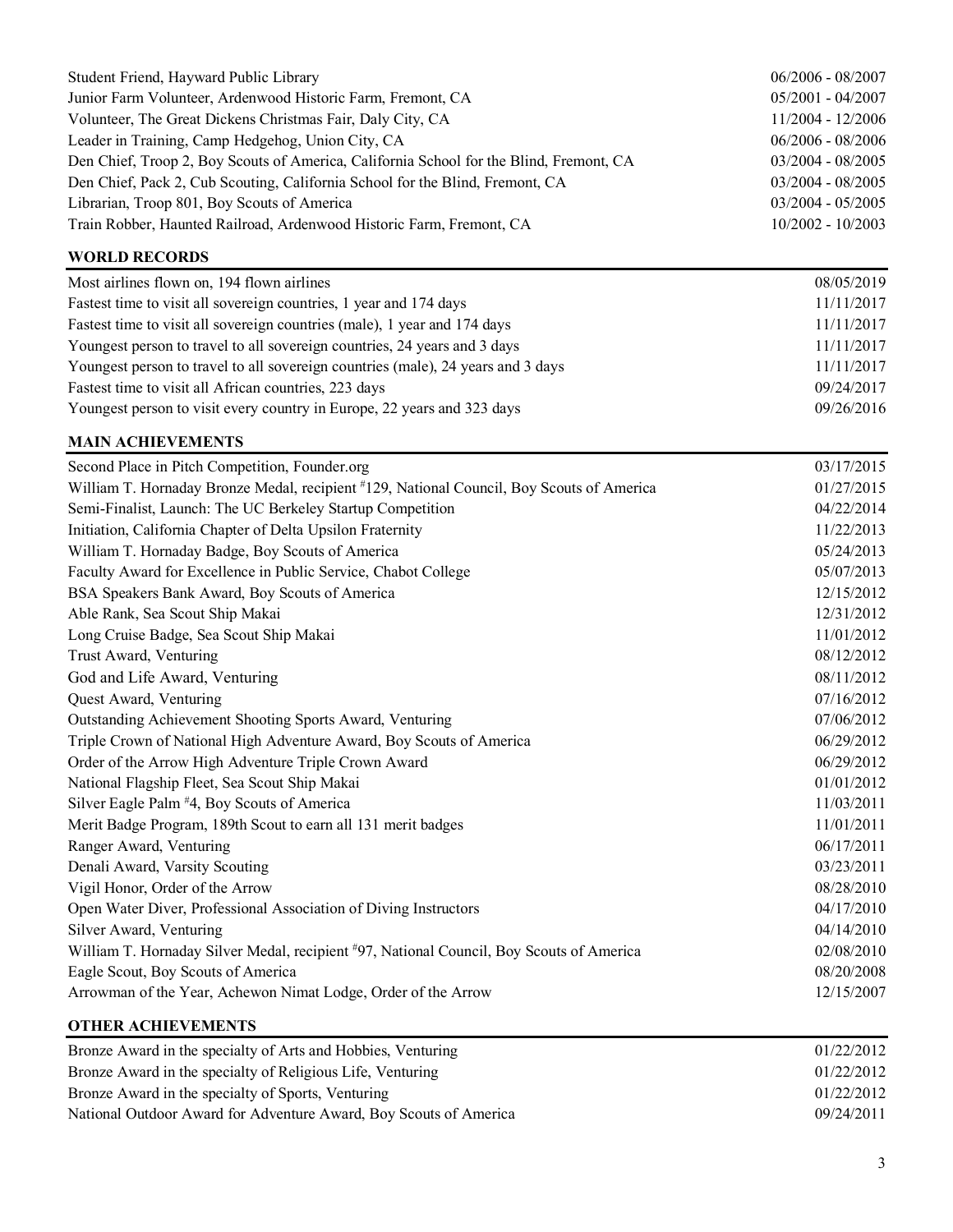| Gold Eagle Palm #4, Boy Scouts of America                                         | 08/03/2011 |
|-----------------------------------------------------------------------------------|------------|
| Bronze Eagle Palm #4, Boy Scouts of America                                       | 05/03/2011 |
| Silver Eagle Palm #3, Boy Scouts of America                                       | 02/03/2011 |
| Varsity Letter, Varsity Scouting                                                  | 01/12/2011 |
| Gold Eagle Palm #3, Boy Scouts of America                                         | 11/03/2010 |
| Bronze Award in the specialty of Sea Scouts, Venturing                            | 10/26/2010 |
| Ordinary Rank, Sea Scout Ship Makai                                               | 10/26/2010 |
| National Outdoor Award for Aquatics Award, Boy Scouts of America                  | 09/29/2010 |
| National Outdoor Award for Camping Award, Boy Scouts of America                   | 09/29/2010 |
| National Outdoor Award for Hiking Award, Boy Scouts of America                    | 09/29/2010 |
| Bronze Eagle Palm #3, Boy Scouts of America                                       | 08/03/2010 |
| Silver Eagle Palm #2, Boy Scouts of America                                       | 05/03/2010 |
| Gold Award, Venturing                                                             | 03/02/2010 |
| Gold Eagle Palm #2, Boy Scouts of America                                         | 02/03/2010 |
| Bronze Eagle Palm #2, Boy Scouts of America                                       | 11/03/2009 |
| Silver Eagle Palm #1, Boy Scouts of America                                       | 08/03/2009 |
| Paul Bunyan Woodsman, Boy Scouts of America                                       | 07/09/2009 |
| Kayaking BSA, Boy Scouts of America                                               | 07/09/2009 |
| Snorkeling BSA, Boy Scouts of America                                             | 07/06/2009 |
| Certificate of Merit, California State Assembly                                   | 06/13/2009 |
| Bronze Award in the specialty of Outdoor                                          | 06/12/2009 |
| Gold Eagle Palm #1, Boy Scouts of America                                         | 05/03/2009 |
| Bronze Eagle Palm #1, Boy Scouts of America                                       | 02/03/2009 |
| Scuba BSA, Boy Scouts of America                                                  | 11/24/2008 |
| Certificate of Commendation, City of Hayward                                      | 10/07/2008 |
| Section W3A Conclave Dance Competition, 3rd Place                                 | 04/27/2008 |
| First Runner Up, Hayward Idol                                                     | 12/08/2007 |
| Apprentice Rank, Sea Scout Ship Makai                                             | 11/04/2007 |
| Life Rank, Troop 876, Boy Scouts of America                                       | 10/30/2007 |
| Brotherhood Member, Order of the Arrow                                            | 10/29/2007 |
| Star Rank, Troop 801, Boy Scouts of America                                       | 11/04/2006 |
| Ordeal Member, Order of the Arrow                                                 | 10/14/2006 |
| World Conservation Award, Boy Scouts of America                                   | 07/29/2006 |
| First Class Rank, Troop 801, Boy Scouts of America                                | 05/19/2005 |
| Second Class Rank, Troop 801, Boy Scouts of America                               | 11/04/2004 |
| Tenderfoot Rank, Troop 801, Boy Scouts of America                                 | 02/19/2004 |
| Arrow of Light, Cub Scouting, Boy Scouts of America                               | 02/07/2004 |
| Scout Badge, Troop 801, Boy Scouts of America                                     | 11/20/2003 |
| First Prince and Talent Winner, Hawaiian Tropic                                   | 05/17/2003 |
| Best of Show, medieval castle made of popsicle sticks, Alameda County Fairgrounds | 07/01/2002 |
| First Prince and Talent Winner, Hawaiian Tropics                                  | 05/18/2002 |
|                                                                                   |            |

## **SPEAKING ENGAGEMENT**

| Traveling the world, Travelers' Century Club                                     | 02/06/2021 |
|----------------------------------------------------------------------------------|------------|
| Master of Ceremonies, Eagle Scout Court of Honor for Edward Abraham, Fremont, CA | 03/23/2018 |
| Haas Information Session, Berkeley City College                                  | 11/19/2015 |
| Shifting the Debate from Climate Change to Air Quality, AREDAY Summit, Aspen, CO | 08/12/2015 |
| Club Information Session, Environmental Consulting Group at Berkeley             | 02/10/2015 |
| Entrepreneurship Speaker Series, Haas School of Business                         | 11/24/2014 |
| Club Information Session, Environmental Consulting Group at Berkeley             | 09/15/2014 |
| General Panel, AREDAY Summit, Aspen, CO                                          | 08/12/2014 |
|                                                                                  |            |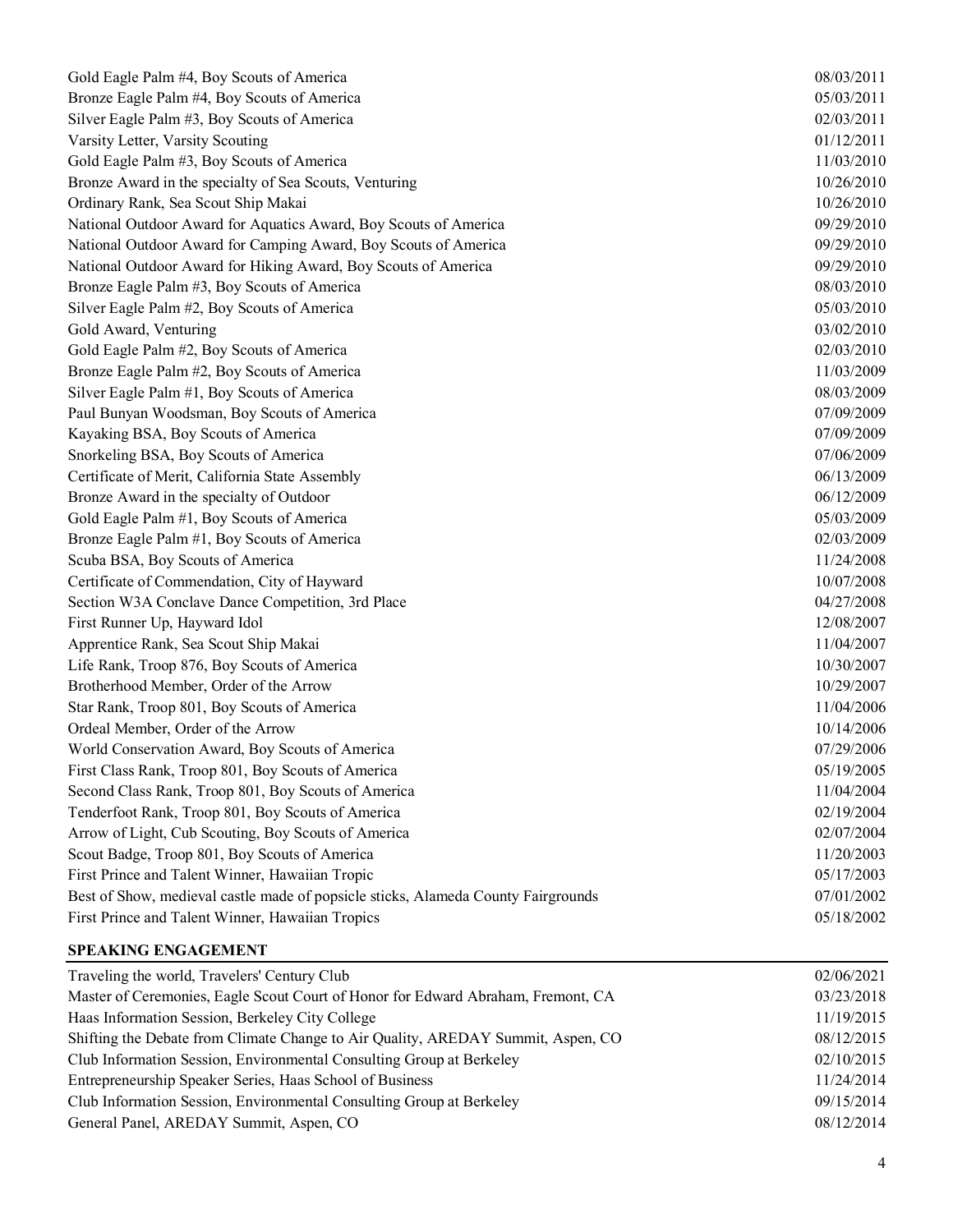| How Decisions are Made, Chabot College, Hayward, CA                                                | 11/29/2012 |
|----------------------------------------------------------------------------------------------------|------------|
| Keynote Speaker, Section W1N Conclave, Fire Mountain Scout Reservation, Mt. Vernon, WA             | 04/21/2012 |
| ASCC New Student Orientation Proposal, Chabot College, Hayward, CA                                 | 03/28/2012 |
| Keynote Speaker, Distinguished Citizen Dinner at The Ritz-Carlton Hotel, San Francisco, CA         | 12/15/2010 |
| Keynote Address, Hornaday Silver Medal Court of Honor, National Scout Jamboree, Fort A.P. Hill, VA | 07/29/2010 |

#### **MEDIA APPEARANCES**

| William T. Hornaday Award Wikipedia page under 'Awards' section                                           | 02/25/2021 |
|-----------------------------------------------------------------------------------------------------------|------------|
| History of merit badges Wikipedia page under 'Boy Scouts who have earned all merit badges' section        | 02/25/2021 |
| Travelers' Century Club Wikipedia page under 'Records' section                                            | 02/01/2021 |
| Looking for the Pieces of a Puzzle, Counting Countries Podcast                                            | 12/10/2020 |
| Bay Area 'speed travelers' are in a fight to claim their Guinness World Records, Front Page: SF Chronicle | 08/01/2020 |
| Journey of a Lifetime, Delta Upsilon Quarterly, Volume 136 No2                                            | 11/27/2018 |
| Odyssey Interview, The Bear Minds Podcast                                                                 | 01/26/2017 |
| Your Mind, Body, and Family with Dr. Mark Steinberg                                                       | 11/13/2014 |
| Negotiations for Redevelopment of Bowles Hall Underway, The Daily Californian                             | 05/04/2014 |
| Faculty Award for Excellence Recipient, Hotsheet, Chabot College                                          | 05/01/2013 |
| Whispering Feathers Newsletter, Hungteetsepoppi Lodge, Volume 7 No2                                       | 04/01/2010 |
| Local scout protects the Bay, Tri-City Voice                                                              | 10/01/2009 |

#### **COURSEWORK**

| AC 215, Business Analysis and Valuation, London School of Economics                                  | Summer 2016 |
|------------------------------------------------------------------------------------------------------|-------------|
| FM 230, Alternative Investments, London School of Economics                                          | Summer 2016 |
| UGBA 131, Corporate Finance and Financial Statement Analysis, Berkeley-Haas                          | Spring 2016 |
| UGBA 141, Production and Operations Management, Berkeley-Haas                                        | Spring 2016 |
| UGBA 102B, Introduction to Managerial Accounting, Berkeley-Haas                                      | Fall 2015   |
| COMM 45, Public Speaking, Berkeley City College                                                      | Fall 2015   |
| EEP 142, Industrial Organization with Applications to Agriculture and Natural Resources, UC Berkeley | Spring 2015 |
| UGBA 101B, Macroeconomic Analysis for Business Decisions, Berkeley-Haas                              | Spring 2015 |
| UGBA 104, Analytic Decision Modeling Using Spreadsheets, Berkeley-Haas                               | Spring 2015 |
| UGBA 194, Undergraduate Colloquium on Business Topics, Berkeley-Haas                                 | Spring 2015 |
| UGBA 103, Introduction to Finance, Berkeley-Haas                                                     | Fall 2014   |
| UGBA 105, Introduction to Organizational Behavior, Berkeley-Haas                                     | Fall 2014   |
| UGBA 104, Marketing Management, Berkeley-Haas                                                        | Fall 2014   |
| UGBA 107, The Social, Political, and Ethical Environment of Business, Berkeley-Haas                  | Fall 2014   |
| EEP 147, Regulation of Energy and the Environment, UC Berkeley                                       | Spring 2014 |
| IAS 198, Thirst and Global Discourses on Water and Human Rights, UC Berkeley                         | Spring 2014 |
| UGBA 100, Business Communication, Berkeley-Haas                                                      | Spring 2014 |
| UGBA 119, Leading Strategy Implementation, Berkeley-Haas                                             | Spring 2014 |
| EEP 153, Population, Environment, and Development, UC Berkeley                                       | Fall 2013   |
| UGBA 101A, Microeconomic Analysis for Business Decisions, Berkeley-Haas                              | Fall 2013   |
| UGBA 102A, Introduction to Financial Accounting, Berkeley-Haas                                       | Fall 2013   |
| UGBA 115, Competitive Strategy, Berkeley-Haas                                                        | Fall 2013   |
| UGBA 198, Impact Investing and Social Enterprises, Berkeley-Haas                                     | Fall 2013   |
| ASTR 10, Introduction to Astronomy and the Solar System, Chabot College                              | Spring 2013 |
| BUS 1B, Managerial Accounting, Chabot College                                                        | Spring 2013 |
| BUS 10, Business Law, Chabot College                                                                 | Spring 2013 |
| MTH 16, Applied Calculus II, Chabot College                                                          | Spring 2013 |
| POSC 30, International Relations, Chabot College                                                     | Spring 2013 |
| ANTH 1L, Biological/Physical Anthropology Laboratory, Chabot College                                 | Fall 2012   |
| BUS 1A, Financial Accounting, Chabot College                                                         | Fall 2012   |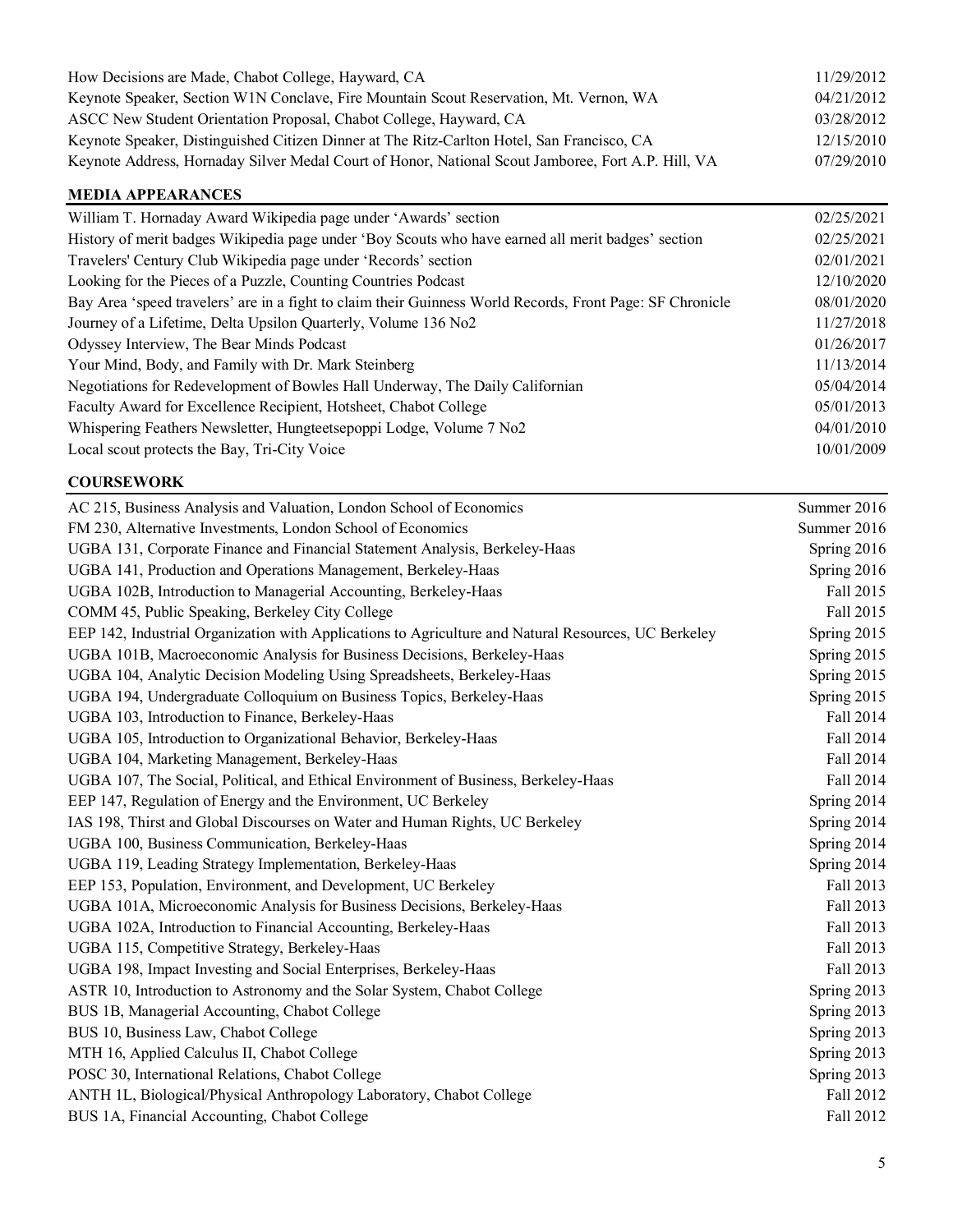| Fall 2012   |
|-------------|
| Fall 2012   |
| Fall 2012   |
| Fall 2012   |
| Fall 2012   |
| Summer 2012 |
| Spring 2012 |
| Spring 2012 |
| Spring 2012 |
| Spring 2012 |
| Spring 2012 |
| Fall 2011   |
| Fall 2011   |
| Fall 2011   |
| Fall 2011   |
| Fall 2011   |
| Spring 2011 |
| Spring 2011 |
| Fall 2010   |
| Fall 2010   |
| Spring 2010 |
| Spring 2010 |
| Fall 2009   |
| Fall 2009   |
|             |

### **TRAINING**

| Officer course, Sea Scout Ship Makai                                                             | 07/2012 |
|--------------------------------------------------------------------------------------------------|---------|
| Boatswain course, Sea Scout Ship Makai                                                           | 07/2012 |
| Crew Leader course, Sea Scout Ship Makai                                                         | 07/2012 |
| Leave No Trace Trainer course                                                                    | 08/2011 |
| Junior Counselor training, Tenderfoot/Potawatomi camp, Hayward Area Recreation and Park District | 06/2011 |
| Safety at Sea training, Sea Scouts                                                               | 10/2010 |
| Junior Counselor training, Tenderfoot/Potawatomi camp, Hayward Area Recreation and Park District | 06/2010 |
| Open Water Diver, Professional Association of Diving Instructors (PADI)                          | 04/2010 |
| Safety at Sea training, Sea Scouts                                                               | 10/2009 |
| Junior Counselor training, Tenderfoot/Potawatomi camp, Hayward Area Recreation and Park District | 06/2009 |
| Venture Leadership Skills                                                                        | 05/2009 |
| National Leadership Seminar, Order of the Arrow                                                  | 11/2008 |
| Safety at Sea training, Sea Scouts                                                               | 10/2008 |
| Lodge Leadership Development, Achewon Nimat Lodge                                                | 08/2008 |
| <b>BSA</b> Lifeguard                                                                             | 07/2008 |
| Brownsea National Youth Leadership Training, Boy Scouts of America                               | 06/2008 |
| Safety at Sea training, Sea Scouts                                                               | 10/2007 |
| Lodge Leadership Development, Achewon Nimat Lodge                                                | 08/2007 |
| Junior Counselor training, Tenderfoot/Potawatomi camp, Hayward Area Recreation and Park District | 06/2007 |
| Farm Docent training, Ardenwood Historic Farm                                                    | 04/2007 |
| Winter Camp Awareness training, Boy Scouts of America                                            | 12/2006 |
| Leader in Training, Camp Hedgehog                                                                | 06/2006 |
| Junior Lifeguard training, Hayward Plunge                                                        | 05/2006 |
| Den Chief training, Boy Scouts of America                                                        | 01/2006 |
| Junior Lifeguard training, Silliman Family Aquatic Center                                        | 11/2005 |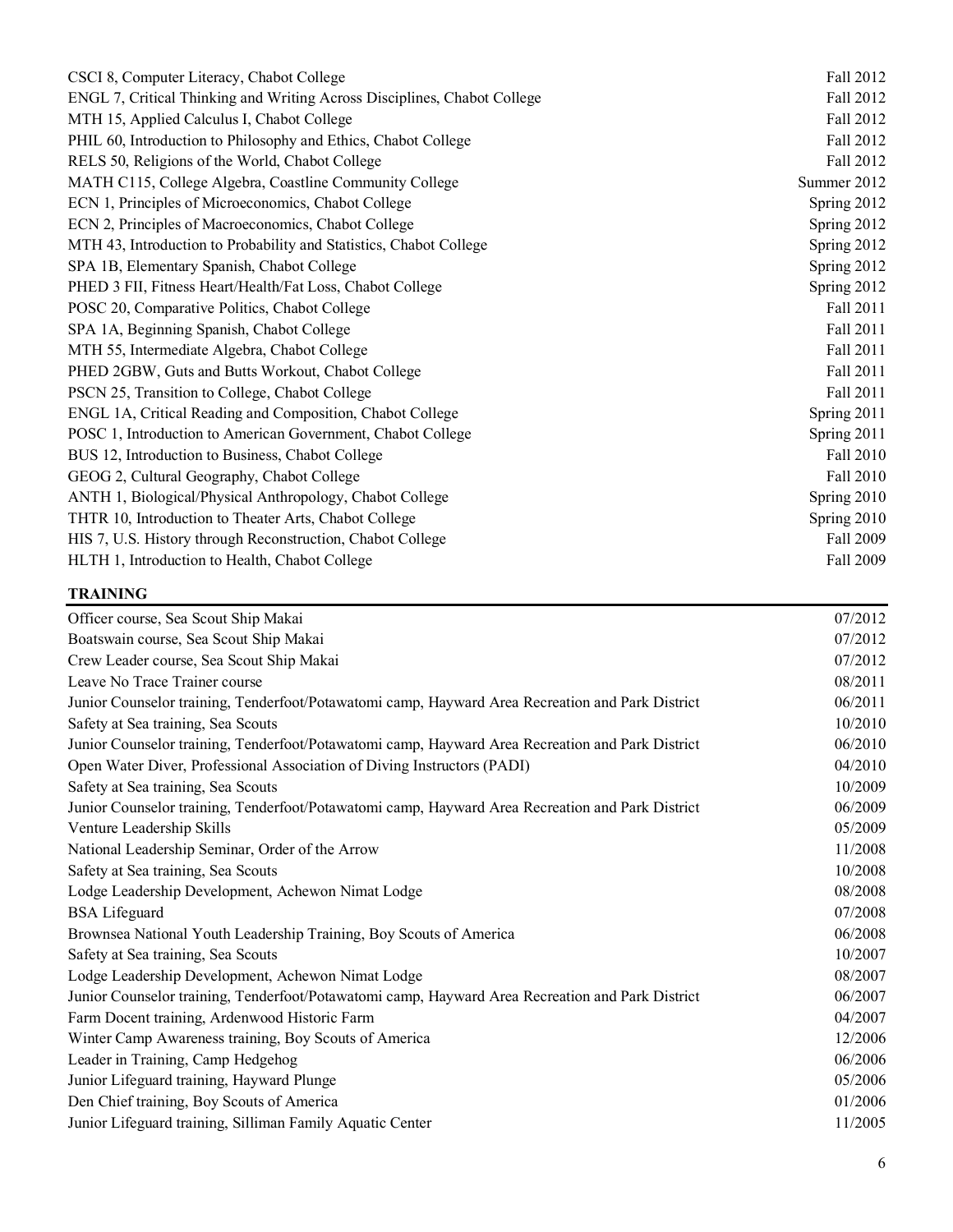## **ASSOCIATIONS & ORGANIZATIONS**

| Scrum Alliance, #1172492                                                           | $03/2021$ - Present |
|------------------------------------------------------------------------------------|---------------------|
| Association of International Product Marketing and Management (AIPMM), #AI-7042084 | $08/2020$ - Present |
| Travelers' Century Club (TCC), Northern California Chapter, #643                   | $11/2019$ - Present |
| Project Management Institute (PMI), #5743504                                       | $03/2019$ - Present |
| International Association of Press Photographers (IAPP), #US/8-1-36602             | $05/2016 - 12/2016$ |
| Young Entrepreneurs at Haas (YEAH)                                                 | $01/2014 - 05/2016$ |
| Delta Upsilon Fraternity, California Chapter, UC Berkeley (DU)                     | 09/2013 - 05/2016   |
| Starfish Foundation, Lesbos, Greece                                                | $12/2015 - 01/2016$ |
| Saklan Lodge 970, Order of the Arrow, Silicon Valley Monterey Bay Council          | $06/2013 - 12/2015$ |
| Environmental Consulting Group at Berkeley (ECG)                                   | 09/2014 - 08/2015   |
| National Eagle Scout Association (NESA)                                            | 08/2008 - 08/2015   |
| Haas Business School Association (HBSA)                                            | $08/2013 - 05/2015$ |
| Sea Scout Ship Makai 700, Boy Scouts of America                                    | $04/2007 - 08/2013$ |
| Miwok Lodge 439, Order of the Arrow, Santa Clara County Council                    | $08/2011 - 06/2013$ |
| Venturing Crew 110, Boy Scouts of America                                          | $08/2011 - 06/2013$ |
| Troop 612, Boy Scouts of America, San Lorenzo, CA                                  | $11/2011 - 12/2012$ |
| Leave No Trace Center for Outdoor Ethics, #86200                                   | 08/2011 - 08/2012   |
| Professional Association of Diving Instructors (PADI)                              | $04/2010 - 04/2011$ |
| Achewon Nimat Lodge 282, Order of the Arrow, San Francisco Bay Area Council        | $10/2006 - 08/2011$ |
|                                                                                    |                     |

### **PERFORMING ARTS**

| Conrad Birdie, Bye Bye Birdie, Alameda Children Musical Theatre, Alameda, CA                         | 2007 |
|------------------------------------------------------------------------------------------------------|------|
| Zeke Baylor, High School Musical, Alameda Children Musical Theatre, Alameda, CA                      | 2007 |
| Tar Pit, Ice Age, Sunol Theatre, Sunol, CA                                                           | 2006 |
| Pinocchio, Pinocchio, Kid's Take the Stage, Newark, CA                                               | 2006 |
| Louis Carroll, Alice, Alameda Children Musical Theatre, Alameda, CA                                  | 2006 |
| Captain Hook, Peter Pan, Alameda Children Musical Theatre, Alameda, CA                               | 2005 |
| Tabaqui, Jungle Book, Stage One, Newark, CA                                                          | 2004 |
| Father, T.K., Holes, Alameda Children Musical Theatre, Alameda, CA                                   | 2004 |
| Pharaoh, Joseph and the Amazing Technicolor Dreamcoat, Alameda Children Musical Theatre, Alameda, CA | 2004 |
| Cast Member, Scoop Season 3, Children's Television, Comcast, Hayward, CA                             | 2004 |
| Ben Rogers, Tom Sawyer, Harmony Players, Union City, CA                                              | 2003 |
| Urubu, Fairyland Personality, Brazilian Adventure, Children's Fairyland, Oakland, CA                 | 2003 |
| Cast Member, Scoop Season 2, Children's Television, Comcast, Hayward, CA                             | 2003 |
| Sri Ram, Fairyland Personality, The Maharaja's Board, Children's Fairyland, Oakland, CA              | 2002 |
| Cast Member, Scoop Season 1, Children's Television, Comcast, Hayward, CA                             | 2002 |
| Nikko, City Father, Wizard of Oz, Harmony Players, Union City, CA                                    | 2001 |
| Son, Chimney Sweep, Christmas Carol, Morrison Theatre, Hayward, CA                                   | 2001 |
| Doodle, Oscar De Velt, Bugsy Malone, Harmony Players, Union City, CA                                 | 2000 |
| Bashful, Lost and Found, Harmony Players, Union City, CA                                             | 2000 |
| The Library and Me, Television Production                                                            | 2000 |
| Tike the Lost Boy, Peter Pan, Harmony Players, Union City, CA                                        | 1999 |
| The Messenger, Mosquitos Buss in your Ears, Montessori Theatre, Hayward, CA                          | 1998 |

## **TRADE SHOW**

| Lightfair International, Javits Center, NY               | 05/03/2015 - 05/07/2015   |
|----------------------------------------------------------|---------------------------|
| Lightfair International, Las Vegas Convention Center, NV | $06/01/2014 - 06/05/2014$ |
| Strategies in Light, Santa Clara Convention Center, CA   | $02/25/2014 - 02/27/2014$ |